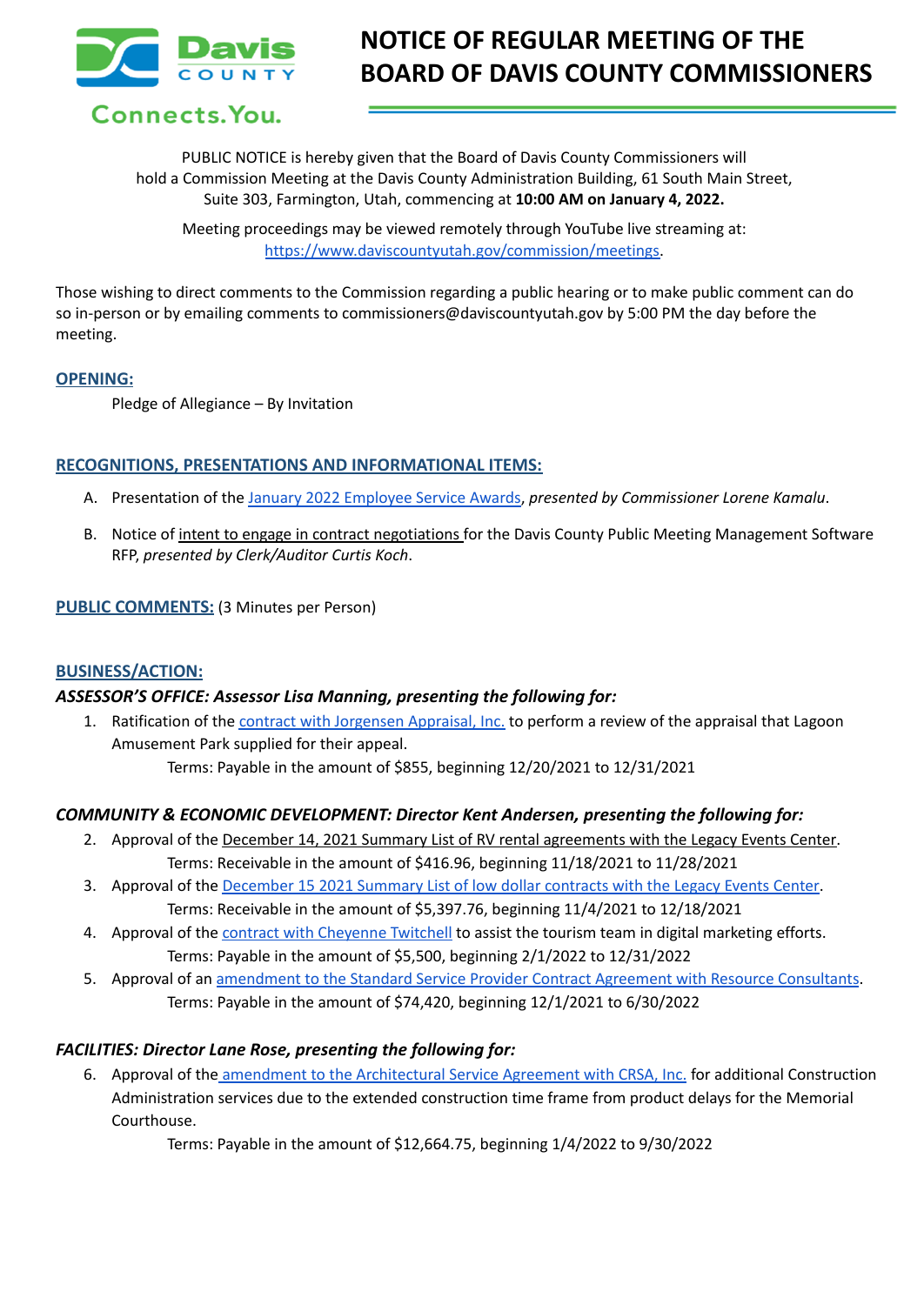# *INFORMATION SYSTEMS: Director Mark Langston, presenting the following for:*

- 7. Ratification of the Master [Agreement](https://drive.google.com/file/d/1Ir55lvArUPQCNKKGTWhhQE8OCOjfLSdx/view?usp=sharing) with KnowBe4 for Security Awareness Training and PhishER subscriptions. Terms: Payable in the amount of \$46,797.75, beginning 12/22/2021 to 3/22/2025
- 8. Ratification of the contract with Sanity [Solutions,](https://drive.google.com/file/d/1--Z4YnryqKHlD0bGVnjc65pMsVzZyB4e/view?usp=sharing) Inc. for the Nutanix Server Node upgrade. Terms: Payable in the amount of \$259,000, beginning 12/21/2021 to 12/21/2024
- 9. Ratification of the contract with Sanity [Solutions,](https://drive.google.com/file/d/1o4vGjX0wmZLWNm2LQO4GV63-O97ri9wu/view?usp=sharing) Inc. for Nutanix Prism Pro licenses. Terms: Payable in the amount of \$11,000, beginning 12/21/2021 to 12/21/2022
- 10. Approval of an [amendment](https://drive.google.com/file/d/18ZyBmjuadohLLU-XW9WGZUL6q8XUKBJF/view?usp=sharing) to the contract with Solutions-II, Inc. extending Motorola Spillman server managed services for one year.

Terms: Payable in the amount of \$13,600, beginning 1/4/2022 to 1/4/2023

11. Approval of the contract with [Computech](https://drive.google.com/file/d/15aKf9gBmK2evjVdalm_MX10uH7-R3ZRf/view?usp=sharing) for the Adlumin Security Information and Event Management platform.

Terms: Payable in the amount of \$83,834.72, beginning 1/4/2022 to 1/31/2023

# *SHERIFF'S OFFICE: Chief Deputy Susan Poulsen, presenting the following for:*

12. Approval of the Training Reimbursement Agreement with Jonathan A. Black for Law Enforcement Officer Training.

> Terms: Payable in the amount of \$16,355, beginning the date the deputy is sworn in and ending two years from that date, or 4160 hours whichever is later.

- 13. Approval for money found at the Davis County [Sheriff's](https://docs.google.com/document/d/1d9SF-39pYKA0VzVB_iTgGEuwWtJ7nfeT/edit?usp=sharing&ouid=106668054259493981190&rtpof=true&sd=true) Office to be contributed to the Safe Harbor Crisis Center. Terms: Pass through in the amount of \$82.73
- 14. Ratification of the amendment to the contract for Medical Services with Wasatch [Correctional](https://drive.google.com/file/d/130VBkGBKUN5tLhyEK-oWF3diUYxoJcJh/view?usp=sharing) Medical Services, [PLLC](https://drive.google.com/file/d/130VBkGBKUN5tLhyEK-oWF3diUYxoJcJh/view?usp=sharing) for the Davis County Correctional Facility extending the contract terms.

Terms: Ending 6/30/2022

15. Ratification of the [amendment](https://drive.google.com/file/d/1QUGNOz03mo8BAZQMYjz6PLBw64tnZUly/view?usp=sharing) to the contract with Garrett Dental Services, PLLC to extend the original contract for dental services in the Davis County Correctional Facility along with a cost increase.

Terms: Payable in the amount of \$125/hr or \$625/wk (whichever is greater), ending 6/30/2022

- 16. Approval of the contract with N and J Inc. DBA Liberty Towing to be considered for the towing rotation. Terms: Beginning 7/1/2021 to 6/30/2022
- 17. Approval of the FY 2023 Per Capita Grant [Application](https://drive.google.com/file/d/1J1a6n_y6JDy0JWkfdn-nmX-HbiVPfD1J/view?usp=sharing) and guidelines with the Bureau of Emergency Medical Services and [Preparedness.](https://drive.google.com/file/d/1J1a6n_y6JDy0JWkfdn-nmX-HbiVPfD1J/view?usp=sharing)

Terms: Receivable, beginning 7/1/2022 to 6/30/2023

18. Ratification of the [addendum](https://drive.google.com/file/d/10t7wB1dYxVecdNVlHiITqO1Yftv6ey0n/view?usp=sharing) to the quote from Cellebrite for services to extract and analyze data from cell phones for investigative purposes.

Terms: Payable in the amount of \$4,700, beginning 10/21/2021 to 10/20/2022

## **CONSENT ITEMS:**

- A. Regular Commission Meeting Minutes: [November](https://drive.google.com/file/d/1pBrFzi0yuIlPkAR-yFD19xOXdaaDDOPS/view?usp=sharing) 16, 2021
- B. Work Session Minutes: [December](https://drive.google.com/file/d/1Kw6awF2ZbcqmANGhhH2zKAILDCmkax4Y/view?usp=sharing) 6, 2021 (pm closed session), [December](https://drive.google.com/file/d/1yUFffJOB23bSzGwNKsgnzP6tyn4Urffd/view?usp=sharing) 7, 2021, [December](https://drive.google.com/file/d/1UNlHHxuANXdgRjFHqilKDEZPieBy2dSD/view?usp=sharing) 14, 2021, and December 20, [2021\(closed](https://drive.google.com/file/d/1ZEVuTChvXhe5KlOwqVVlBsUSUzXjkKkV/view?usp=sharing) session)